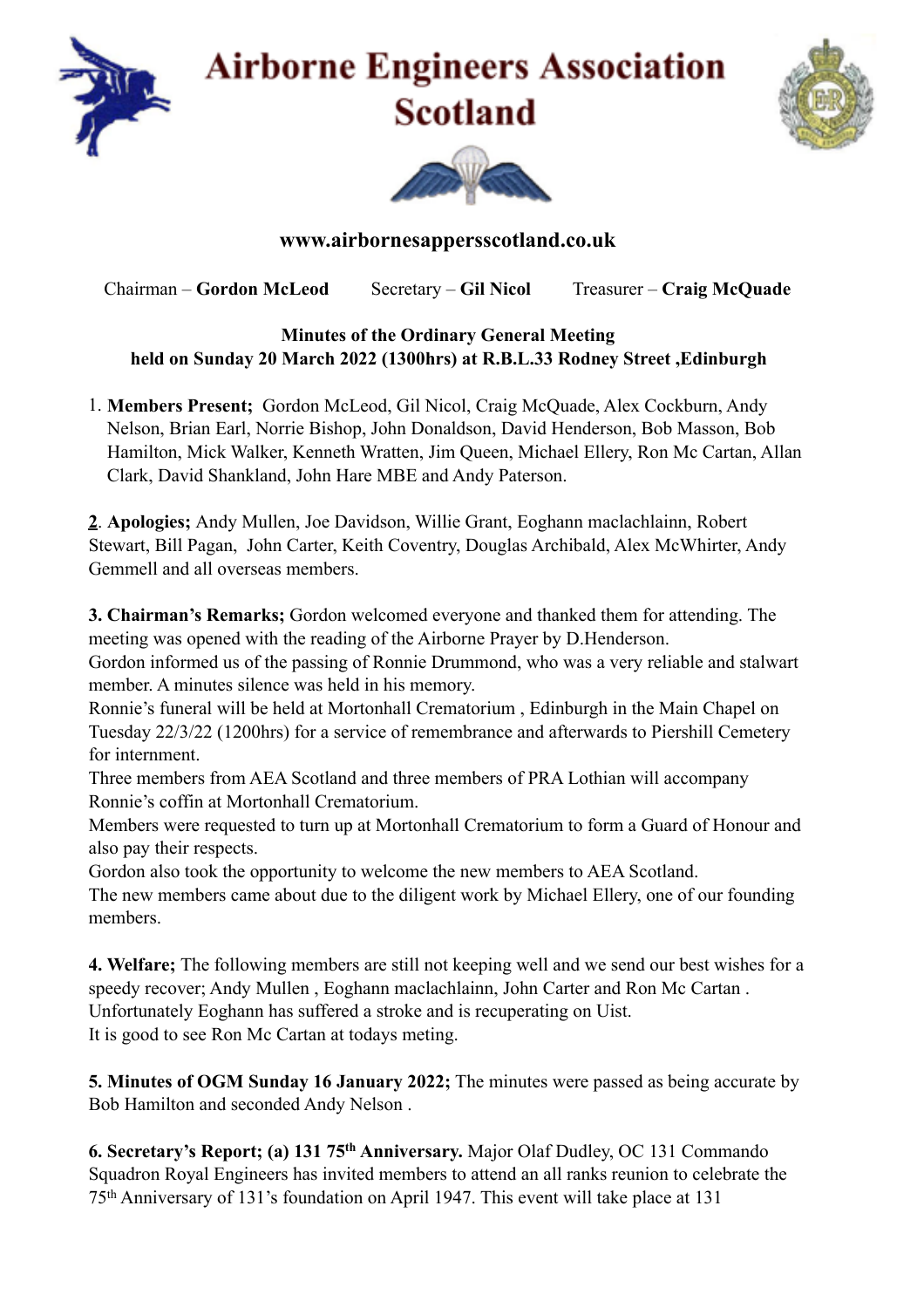Commando Squadron Royal Engineers, Lonergan Lines, Kingsbury on Saturday 23 April 2022. The gates will open at 1300hrs. Parking and accommodation will be available to those who wish to overnight at Kingsbury before departing the following day.There will be displays, entertainment, the PRI Shop, good food and drink with much more.

Dave Henderson has expressed an interest in attending but does not wish to travel on his own.Any member who is also interested in attending please contact Dave and make the necessary arrangements.

**(b) Public Liability Insurance;** Gmail dated 12 February 2022—from John Lee Gentlemen

I am pleased to inform you that the Airborne Engineers Association now has a Public Liability Policy with The Military Mutual which provides cover for any event which you may hold and which requires this type of cover. The maximum amount of cover is £5 million pounds, which is adequate for any type of function we as an association are likely to hold. An example where this cover is needed is for the annual Cromwell Lock memorial service as The Canal & Rivers Trust require such cover as the event is held on their land. I can supply the relevant documents if required should you consider any event you organise would be subject to this requirement, in any case notification from the Executive Council should be given of any planned event so that in the event of any claim we are aware of it and can deal with it. Regards,

John Lee, President

**(c) Honorary Membership;** John Lee has informed us that it is time we consider who to nominate as Honorary Branch members .We will wait until the next AEA—AGM and discuss it in detail to ensure that we cross all the T's before proceeding further.

**(d) 23 Para.Engr Regt;**--Freedom Day-----has been scheduled for 11/12-6-22

 **7. Treasurer's Report;** Craig McQuade presented a very clear financial report stating we are in a healthy financial position. He thanked all who submitted donations

**8. Webmaster's Report;** John Donaldson informed us that various organisation have approached him with a view to take over the running and presentation of our website, at a substantial cost.

It was agreed that John will continue to monitor and update our website .We are still receiving "hits" from visitors.

**9. Future Meetings;** All future meetings will be held on the 3rd Sunday of the month, on alternate months, commencing Sunday 16 January 2022. Meetings will commence at 1300hrs except for our AGM which will commence at 1230hrs.We will meet in the downstairs small lounge at R.B.L., 33 Rodney Street, Edinburgh, EH7 4OQ.

## **10. A.O.C.B;** (**a) AEA Scotland 25th Anniversary**

This is on 20 September 2023 and any ideas as to how we celebrate this occasion will be welcome.

**(b)** Cr**omwell Lock Memorial Service** 2022 (Grangemouth);This is planned to be held on Sunday 25 September 2022 at Zetland Park, Grangemouth however, due to the area still being an ongoing building site and fenced off. it appears that we cannot parade as usual.This situation will be monitored on a regular basis.

**(c) AEA Scotland Annual Lunch;** a booking has been made for The Royal Scots Club , Edinburgh on Saturday 8 October 2022 (September is fully booked).We have arranged for